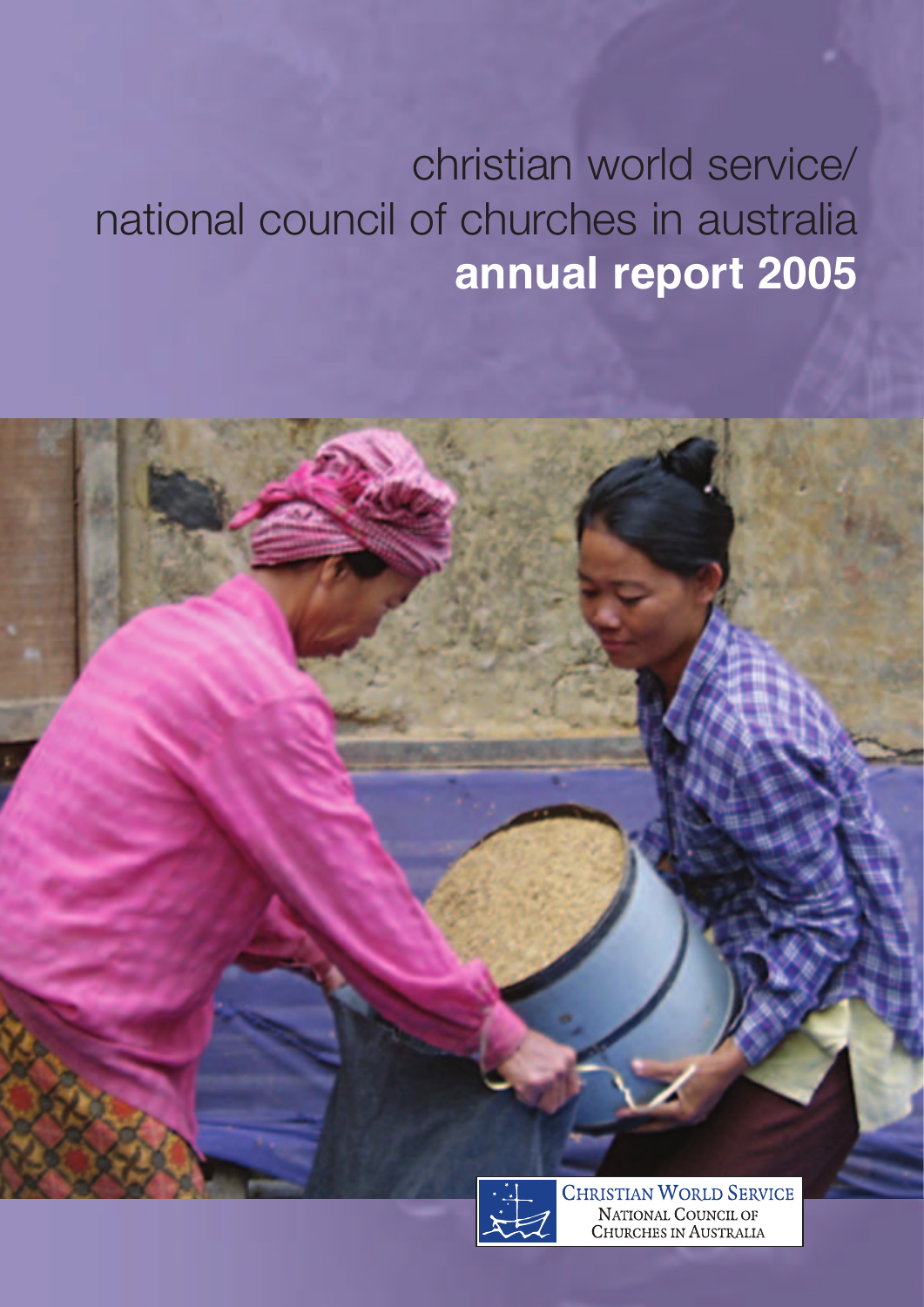# **Contents 1. Report of the CWS Chairperson and Director**

**1. Report of the CWS Chairperson and Director 1 2. Report on development and poverty reduction activities 2 3. Report on injustice response 4 4. Report on assistance in emergencies 7 5. Financial Statements 8 6. Profiles 11**

*Front cover: Annual distribution from the Rice Bank. Photo: Jo Lin* 

*Fresh water in Bangladesh from a new water supply* 



The Mission Statement of CWS reads: Responding to the teachings of Christ, the member churches of the National Council of Churches in A through their Commission for Christian World Service come together to down the structu he Mission Statement of CWS reads: *Responding to the teachings of Jesus Christ, the member churches of the National Council of Churches in Australia, through their Commission for Christian World Service come together to break*

While it is obviously difficult to quantify the extent to which CWS moved closer to fulfilling this Mission in 2005, there is a strong sense that important progress was made. Highlights for the year included:

- disbursing *\$4,046,505 to our overseas AID programs*;
- disbursing *\$479,226 on refugee and Indigenous programs in Australia*;

• work with *overseas ecumenical partners* continued to provide life-saving programs despite the presence of many obstacles; and

• aid, trade and debt campaigning with the *Make Poverty History, Jubilee* and *Micah Challenge* campaigns progressed, and together with like 2005 campaigns across the world, saw:

• commitments by governments of developed countries to provide an additional USD 50 billion in official development assistance to less developed countries by 2010;

• a commitment from the Australian government to increase the official aid program by AUD 1.5 billion a year (to a total of AUD 4 billion by 2010);

• commitments by governments of all developing countries to provide detailed plans in 2006 on how the Millennium Development Goals will be achieved.

#### **What are CWS's AID programs?**

The overseas programs supported by CWS are implemented by in-country ecumenical councils or agencies and fall into one of the following AID categories:

- Assistance in emergencies
- Injustice response
- Development and poverty reduction

While the categories are all interrelated, the majority of programs relate most directly to development and poverty reduction. The approach to all of the programs supported by CWS includes full recognition of the importance of local participation, developing capacity, non-discrimination, gender equality, cultural and spiritual sensitivity, protection of human rights, advocacy, promotion of peace and reconciliation, effective communication and environmental sustainability.

2005 showed significant progress in the fight to eradicate extreme poverty – CWS is now working even harder in 2006 to build on this momentum. Please contact us or visit our website www.ncca.org.au/cws to find out more about our programs, education and campaigns, and how to get further involved!

Brya Heden

*The Reverend Gregor Henderson Alistair Gee Chairperson Director* 

Alte fu

*Christian World Service, Locked Bag 199, Sydney 1230, Australia Telephones 61 2 9299 2216/1800 025 101 • email christianworldservice@ncca.org.au web www.ncca.org.au/cws*

*Editors: Alistair Gee and Colleen Hodge • Layout and Design: Project X Graphics*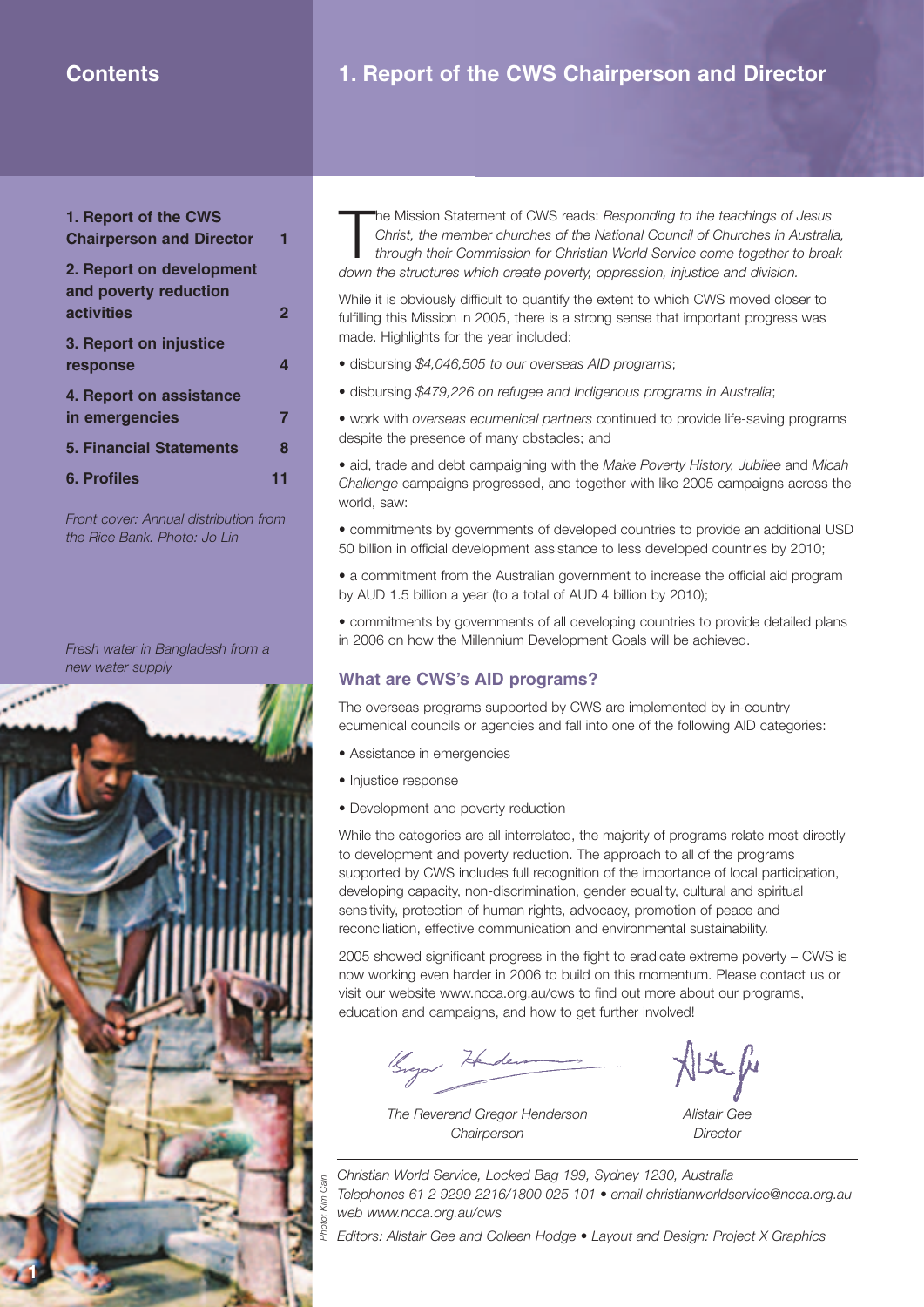# **2.1 Development and poverty reduction programs**

The development and poverty reductions programs which CWS supports relate to education, health, food security and water. A number of programs are featured below. For more details on all of our programs see www.ncca.org.au/cws.

| <b>Program Focus</b> | <b>Country/Region</b>  | <b>CWS Partnership Program</b>                                                                                                                                                                                                                                                                                                                                                                                                                                  |  |  |
|----------------------|------------------------|-----------------------------------------------------------------------------------------------------------------------------------------------------------------------------------------------------------------------------------------------------------------------------------------------------------------------------------------------------------------------------------------------------------------------------------------------------------------|--|--|
| <b>Education</b>     | Asia                   | The Christian Conference of Asia supported programs on HIV/AIDS awareness and<br>capacity building. \$82,000                                                                                                                                                                                                                                                                                                                                                    |  |  |
|                      | <b>Philippines</b>     | Literacy and leadership training was facilitated by the Philippines Indigenous Leaders'<br>Organisation (LAKAS Negrito People's Alliance). Some tribal children who have<br>undergone literacy and numeracy training are now in tertiary education, training to be<br>teachers, social workers and health practitioners. \$20,000                                                                                                                               |  |  |
|                      | <b>Namibia</b>         | A program by Capacity Building Initiatives of Namibia (CABIN) for early childhood<br>teacher training, curriculum preparation, English studies for teachers, students, and<br>workers in the commercial sector of the country - English is now the trade language -<br>proved to be very successful, and is in demand from people in the corporate sector.<br>\$40,000                                                                                          |  |  |
|                      | Lebanon                | The Department of Service to Palestinian Refugees and the Joint Christian Committee<br>in Lebanon provided primary education for Palestinian children and vocational training<br>for young people who otherwise would not have such opportunities. \$20,000                                                                                                                                                                                                     |  |  |
|                      | <b>Thailand</b>        | The Churches of Christ in Thailand Centre operated a primary school, a visitation<br>program for HIV/AIDS patients, and English and recreational activities for the slum<br>population of Klong Toey in Bangkok. \$27,000                                                                                                                                                                                                                                       |  |  |
|                      | <b>Africa</b>          | The World Student Christian Federation (WSCF) worked with Student Christian<br>Movements across Africa, holding workshops for women on non-violence and post<br>conflict building, fighting corruption, HIV/AIDS, peace building and conflict<br>transformation. \$15,000                                                                                                                                                                                       |  |  |
|                      | <b>Solomon Islands</b> | The Solomon Islands Christian Association facilitated an extensive literacy program -<br>Solomon Islanders have the lowest literacy rate in the Pacific and the majority are<br>women. Community based literacy programs are a most effective way for women to<br>gain literacy skills. The focus is on communities where there is no access to existing<br>literacy programs. \$40,000                                                                         |  |  |
| <b>Health</b>        | <b>China</b>           | Village health workers received continuing training from the Amity Foundation over a<br>period of three years. They conducted health care and disease prevention education,<br>maternal and child health, minor surgical procedures, and dispensed basic medicines.<br>Close to 1,600 received tuition assistance in 2004-2005 and were given government<br>accreditation to continue working in the villages. \$123,500                                        |  |  |
|                      | <b>India</b>           | Tamil refugee relief and development programs by the Organisation for Eelam Refugee<br>Rehabilitation (OfERR) operated in 100 refugee camps in Tamil Nadu, India, providing<br>health care to refugees in the camps. Supplementary food was provided to 18,350<br>refugees and micro-nutrient supplements to 23,850 children under 15, pregnant and<br>lactating mothers, TB patients and children suffering from 2nd and 3rd degree<br>malnutrition. \$123,500 |  |  |
|                      | Zambia                 | The Council of Churches in Zambia worked on HIV/AIDS testing, training church and<br>community leaders concerning AIDS and caring for those affected and infected with<br>the pandemic. Work was carried on in regional areas. Leaders from other countries<br>were also trained. \$54,437                                                                                                                                                                      |  |  |
|                      | <b>Sudan</b>           | The Sudan Council of Churches provided medical supplies for people on the outskirts<br>of Khartoum. \$40,000                                                                                                                                                                                                                                                                                                                                                    |  |  |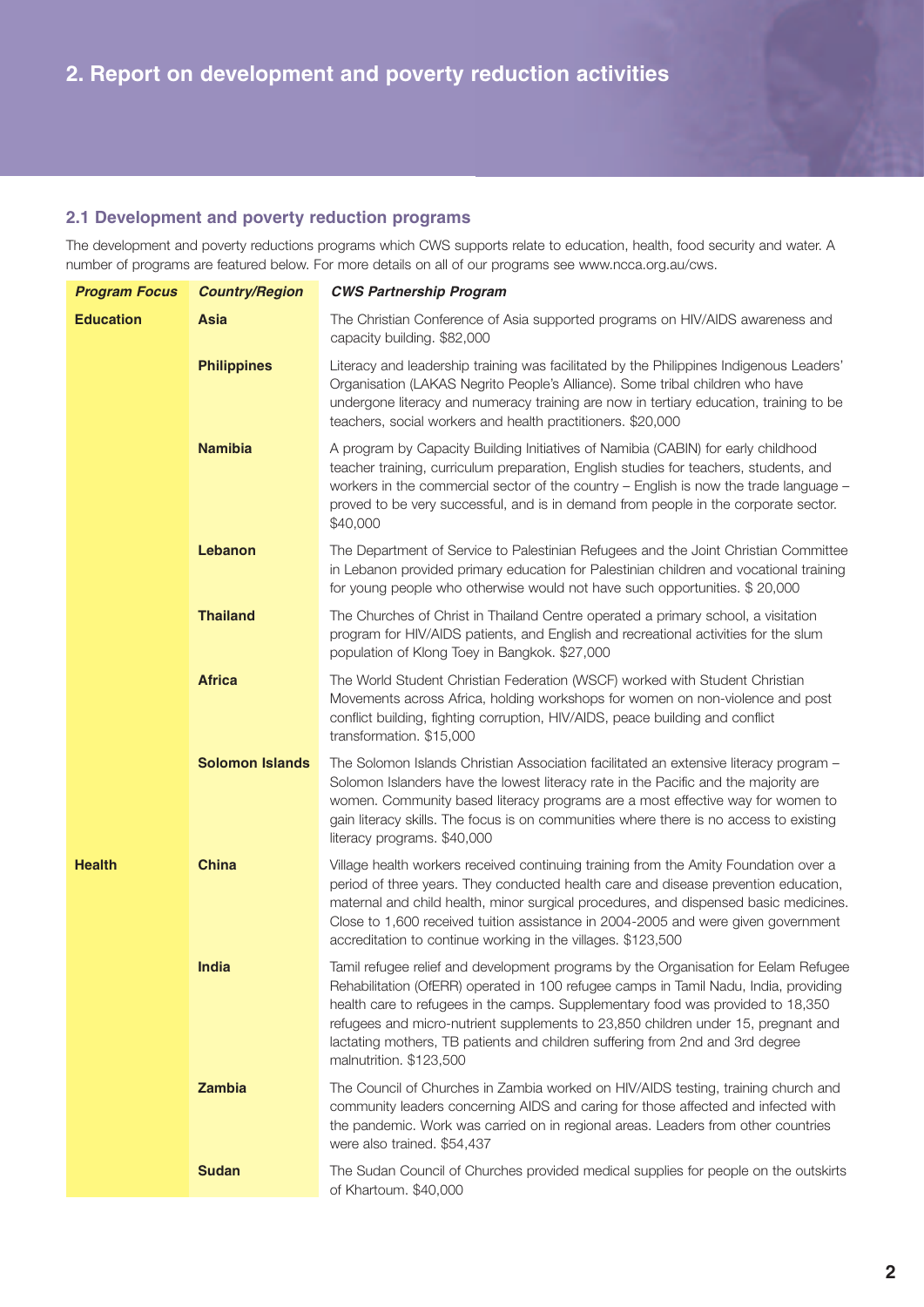|                                          | <b>Bangladesh</b> | Training of Traditional Birth Attendants (TBA) was continued by the Christian Committee<br>for Development in Bangladesh. The program enhanced the skills of the TBAs,<br>increased the rate of hygienic and safe delivery and increased awareness of<br>reproductive health. 48 basic training courses were conducted. \$133,833                                                                                                                  |
|------------------------------------------|-------------------|----------------------------------------------------------------------------------------------------------------------------------------------------------------------------------------------------------------------------------------------------------------------------------------------------------------------------------------------------------------------------------------------------------------------------------------------------|
|                                          | <b>Cambodia</b>   | Christian World Service Cambodia (CWSC), with the support of local government<br>authorities, handed over local assets to village development committees in Svay Rieng<br>Province to build up self-reliant village organisations and local leadership. Following an<br>assessment process, CWSC began a new program to provide basic water supply and<br>sanitation in a number of remote villages in the Svay Rieng Province. \$123,500          |
|                                          | <b>Egypt</b>      | A comprehensive integrated development program by the Coptic Bishopric of Public<br>Ecumenical and Social Services (BLESS) worked from the ground up as villagers<br>recognised and stated their own needs. BLESS works in a village for five years and<br>then has an exit strategy for two years. Programs in 30 villages included training of<br>health workers, pre and post natal care, income generating projects, and literacy.<br>\$80,000 |
| <b>Water and Food</b><br><b>Security</b> | <b>Mozambique</b> | A water security program of the Christian Council of Mozambique implemented in the<br>Massengena area provided potable water at strategic points for household use and<br>improved the health of the community – women no longer need to walk long distances<br>for water. \$60,000                                                                                                                                                                |
|                                          | Lebanon           | An agricultural extension program was carried out by the Middle East Council of<br>Churches Inter-Church Network on Development and Relief - working with farmers'<br>cooperatives helping them control plant diseases, increase productivity, improve<br>bookkeeping, and offering technical advice on drip irrigation and pest control. \$30,000                                                                                                 |
|                                          | <b>Zimbabwe</b>   | A rainwater harvesting program which the Zimbabwe Council of Churches began in<br>1996 in Matebeleland South has enabled over 2,000 large tanks to be built, and this<br>has greatly improved health and community interaction. \$80,000                                                                                                                                                                                                           |

#### **2.2 Development and poverty reduction – Education**

• More than 10,000 copies of the 2005 Christmas Bowl resources were distributed. An electronic version of the kit is available at www.ncca.org.au/cws/christmasbowl. The Christmas Bowl resources contain many examples of how CWS helped to make a real and lasting difference in the lives of people around the world.

• CWS assisted the Social Justice Network in producing, distributing and promoting the Social Justice Sunday resource. The theme was the on-going issues in tsunami affected regions such as aid and debt, displaced people, trafficking in women and children, and peace-building. The situations of people so devastated by the tsunami are a reminder to us that healthy communities require buildings, infrastructure and services, and peace and justice for everyone. For more details read www.ncca.org.au/departments/social\_justice\_network/docume nts\_and\_statements/social\_iustice\_sunday\_05

• Through the Victorian office CWS networked with universities and theological colleges regarding East Timor and the Pacific Island countries.

• Aisake Casimira (Executive Director, Ecumenical Centre for Research, Education and Advocacy, Fiji) and Gabriel Manyangadze (Director of Church and Society, Zimbabwe Council of Churches) were Christmas Bowl visitors in November and each spoke at over 20 venues around Australia. Aisake's main speech is at

www.ncca.org.au/cws/at\_work\_with\_our\_partners/pacific and Gabriel's main speech is at

www.ncca.org.au/cws/at\_work\_with\_our\_partners/africa.

### **2.3. Development and poverty reduction – Advocacy**

• CWS worked closely with the Make Poverty History (MPH) coalition, Micah Challenge and Jubilee in advocating on aid, trade and debt issues. The campaigns focused on policy change through direct political engagement and through substantial public pressure. Whilst the full policy calls of these campaigns have not been fulfilled, there have been clear wins around debt cancellation, increased overseas development assistance, especially from European, Japanese and Australian governments, as well as certain commitments to the International Finance Facility. Alistair Gee is on the management and policy boards of MPH, Jubilee and Micah Challenge.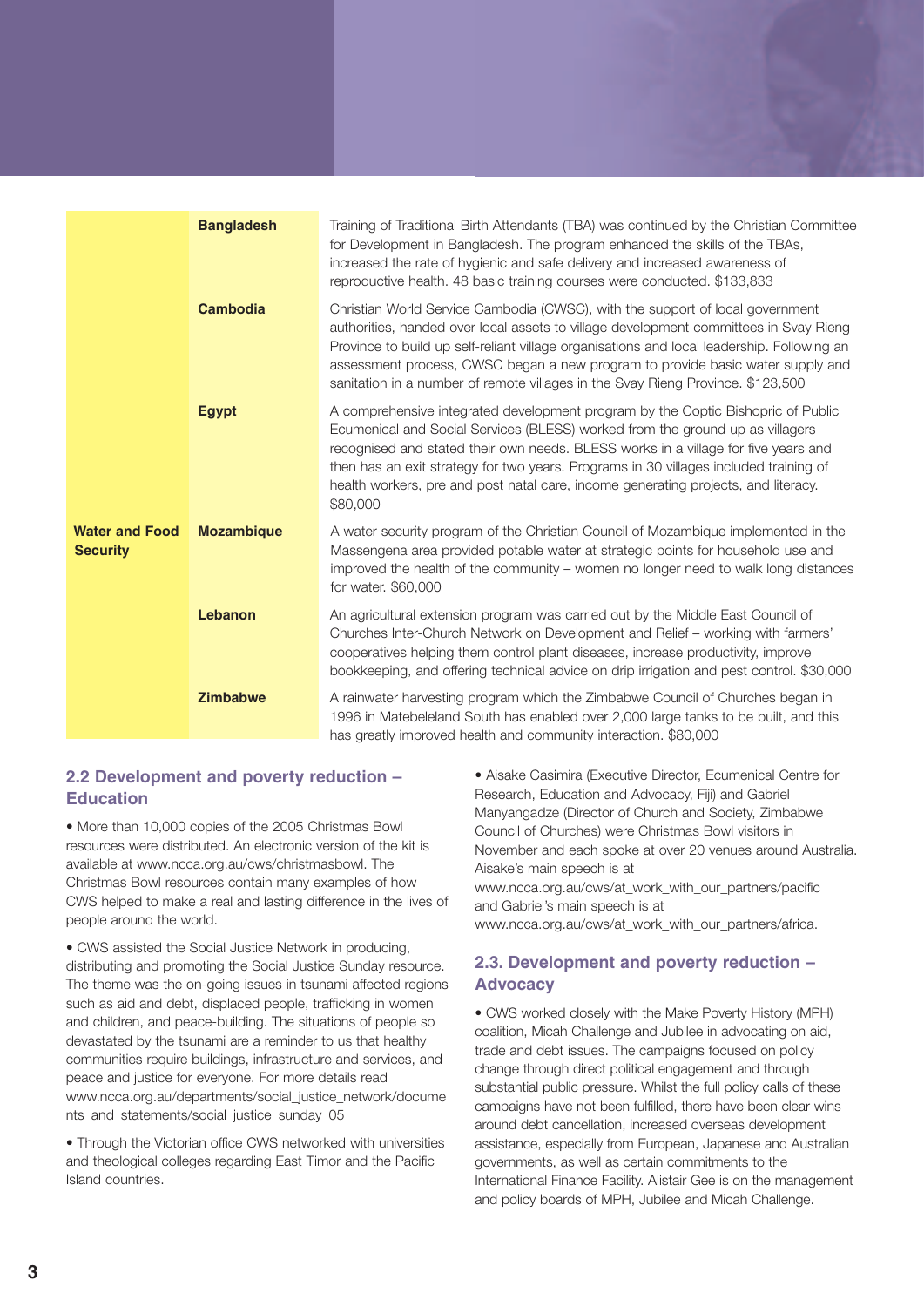# **3.1 Injustice response programs**

| <b>Program Focus</b>  | <b>Country/Region</b>                                                   | <b>CWS Partnership Program</b>                                                                                                                                                                                                                                                                                       |  |  |  |
|-----------------------|-------------------------------------------------------------------------|----------------------------------------------------------------------------------------------------------------------------------------------------------------------------------------------------------------------------------------------------------------------------------------------------------------------|--|--|--|
| <b>Peace Building</b> | <b>Cambodia</b>                                                         | Church World Service Cambodia facilitated a demining program in Kompong Thom. An<br>AusAID Cluster Evaluation Team very favourably assessed this program. \$70,000                                                                                                                                                   |  |  |  |
|                       | <b>Africa</b>                                                           | The All Africa Conference of Churches continued its poverty reduction and peace<br>education programs. \$50,000                                                                                                                                                                                                      |  |  |  |
|                       | Fiji                                                                    | The "Just Peace" program of the Ecumenical Centre for Research Education and<br>Advocacy focused on the pursuit of social justice through five programs, economic<br>justice, peace-building, social empowerment, faith and society and capacity<br>development. \$52,000                                            |  |  |  |
|                       | <b>Indonesia</b>                                                        | The Christian Non-Government Organisations' Network promoted an on-going<br>program of training and seminars for staff of church and community organisations,<br>providing practical support to civil society practitioners in 10 regions outside the capital,<br>Jakarta. \$30,000                                  |  |  |  |
|                       | <b>East Timor</b>                                                       | Yayasan Sosial Naroman (YASONA) provided a post-conflict agriculture program which<br>assisted farmers. Health clinics were operated and a mobile health team worked in<br>more remote areas. Two preschools were run in Dili. \$130,726                                                                             |  |  |  |
|                       | <b>Sudan</b>                                                            | The New Sudan Council of Churches continued its relief and development and peace-<br>building work. \$40,000                                                                                                                                                                                                         |  |  |  |
|                       | <b>South Asia</b><br><b>Ecumenical</b><br><b>Partnership</b><br>Program | The National Christian Council of Sri Lanka was the lead agency for a peace and<br>reconciliation program of ecumenical groups in Bangladesh, Cambodia, India, Laos,<br>Nepal, Pakistan and Sri Lanka. A Regional Workshop was held in Lahore (Pakistan)<br>and another in Dhaka (Bangladesh). \$20,000              |  |  |  |
|                       | <b>International</b>                                                    | The World Council of Churches facilitated courses in ecumenical formation and<br>solidarity sharing. \$50,000                                                                                                                                                                                                        |  |  |  |
|                       | <b>International</b>                                                    | The Frontier Interns in Mission program promoted exchanges of people, and<br>development education. Placements included women and children's programs in Iraq<br>and South Africa, young people in Cambodia, fishing communities in the Pacific, the<br>unemployed in Palestine and peasants in East Timor. \$10,000 |  |  |  |
| <b>Human Security</b> | <b>Asia / Pacific</b>                                                   | The WSCF program offered Asian and Pacific ecumenical leaders training and<br>leadership formation, facilitated a human rights working committee, and organised a<br>regional women's program. \$20,000                                                                                                              |  |  |  |



*Refugees in Sudan gathering water for their daily needs*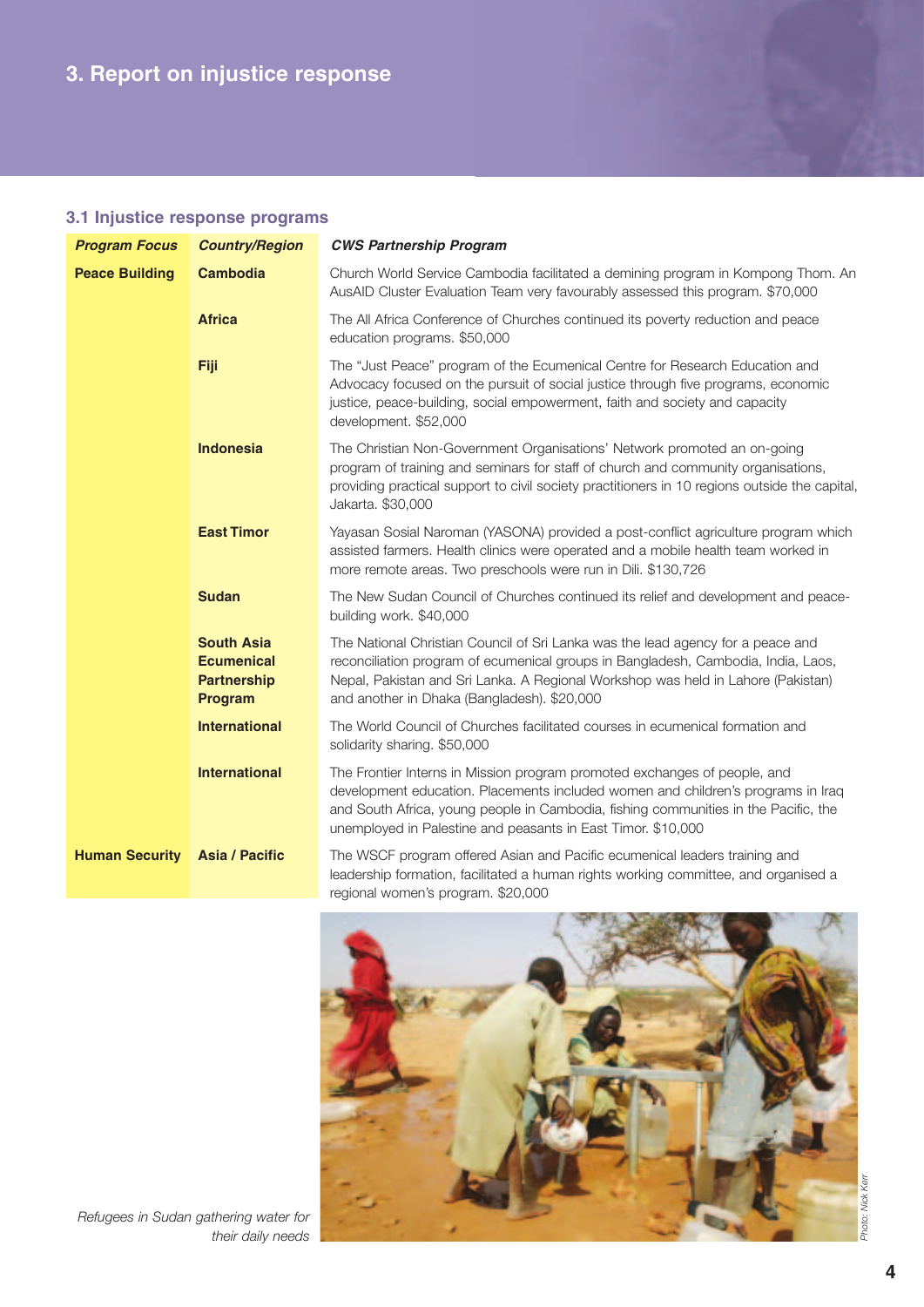|                 | <b>Burma</b>              | The Myanmar Council of Churches' justice and development and urban-rural mission<br>programs provided technical and leadership training seminars to workers in regions<br>outside the capital, Rangoon. The skills developed offer significant support as people<br>work in different programs in the regions. \$40,000                                                                                                                                                                   |
|-----------------|---------------------------|-------------------------------------------------------------------------------------------------------------------------------------------------------------------------------------------------------------------------------------------------------------------------------------------------------------------------------------------------------------------------------------------------------------------------------------------------------------------------------------------|
|                 | <b>Philippines</b>        | The program of the National Council of Churches in the Philippines provided support<br>for the education and organising of women in the different regions and provinces,<br>where they were empowered to provide skills in rural development, strengthening of<br>civil society and in advocacy for their basic rights in Philippine society. Trained women<br>leaders assumed strategic roles in local communities, non-government organisations<br>and national organisations. \$51,758 |
|                 | <b>Thailand</b>           | The Karen Human Rights Group continued to document the human rights situation and<br>to project the voices of villagers to the outside world. \$10,000                                                                                                                                                                                                                                                                                                                                    |
| <b>Refugees</b> | <b>Thailand / Burma</b>   | The Thai Burma Border Consortium was engaged in the provision of emergency food<br>rations, shelter and basic household needs to more than 150,000 Burmese people<br>from Karen, Karenni, Mong, and to other refugees based in 10 camps in northeastern<br>and southern Thailand. These refugees escaped the brutality and conscription suffered<br>under Burma's military junta. \$647,833                                                                                               |
|                 | <b>Middle East / Gaza</b> | The Near East Council of Churches' Committee for Refugee Work in Gaza responded<br>to the needs and issues facing Palestinian refugees in the region. Family health services<br>in Gaza provided basic health care and education to more than 21,000 families in three<br>health clinics in the districts of Shija-ia, Darraj, Tuffah and in Rafah. \$134,530                                                                                                                             |

#### **3.2 Injustice response – Education**

• *Refugee and Migrant Sunday* 2005 was observed in many churches and schools around Australia. Details are available at www.ncca.org.au/cws/rdp/refugee\_and\_migrant\_Sunday. The parish kit and schools CD focused on Sudanese refugees, covering conflict, camp life and resettlement in Australia. Again the multi-media schools competition was a strong emphasis.

• The *Simply Sharing Week* theme in 2005 was on the trafficking of women and children from Asia. Around 3,000 kits were distributed to schools in Australia. Funds were raised for projects in Thailand and Nepal which provided vocational training to women at risk of trafficking, and counseling and rehabilitation for women and children who have been trafficked. A number of educational forums were held earlier in the year to raise awareness of the issues associated with human trafficking. These events led to the development of a Sydneybased Community Response Network, which will continue to provide support to victims of trafficking in Australia.

• *Partners4Peace* (P4P) was launched in July 2005. Zack Sabella, a young Palestinian from Jerusalem visited all states to celebrate this new CWS program and challenged people to be active peacemakers – see his story at www.ncca.org.au/\_\_ data/page/19/In\_Focus\_Winter\_05.pdf. Details of the P4P program are available at www.ncca.org.au/cws/partners4peace. Of the funds received in 2005, \$22,245.86 (80%) was distributed to the project partners who were featured in the monthly Peace Mail newsletters for the first six months – OfERR Sri Lanka, New Sudan Council of Churches, the Near East Council of Churches' Committee for Refugee Work in

Gaza, ECREA in Fiji, BLESS in Egypt and the Christian Commission for Development in Bangladesh received support.

• The *Refugee Healing Trail* is a weekend encounter between refugees and rural people in Victoria. Two weekends were conducted, one to Port Fairy and the other to Bendigo. These events had a great impact on all those involved.

• In support of the *Decade to Overcome Violence*, a White Ribbon Day supper was held in November. Pledges to work against violence were presented to the Speaker of the Legislative Assembly.

• force*ten* was farewelled in December 2005. In some ways it was the end of an era, in other ways it was the beginning of a new era with plans for a great expansion of the force*ten* mission to be carried out under a proposed new arrangement between the churches and church aid agencies. Thank you to all those who have supported force*ten* over its proud 40 year history!

#### **3.3 Injustice response – Advocacy**

• In 2005, refugee advocates from around Australia continued raising issues on behalf of refugees, asylum seekers and other displaced people in Australia and overseas with federal and state governments, international and local organizations and the wider church and community.

• *Refugee research and policy formation* – The Refugee and Displaced Peoples Program of CWS (RDP) prepared a comprehensive Submission to the Minister for Immigration's Consultations on Australia's 2005/06 Humanitarian Program. See www.ncca.org.au/cws/rdp/papers\_and\_submissions.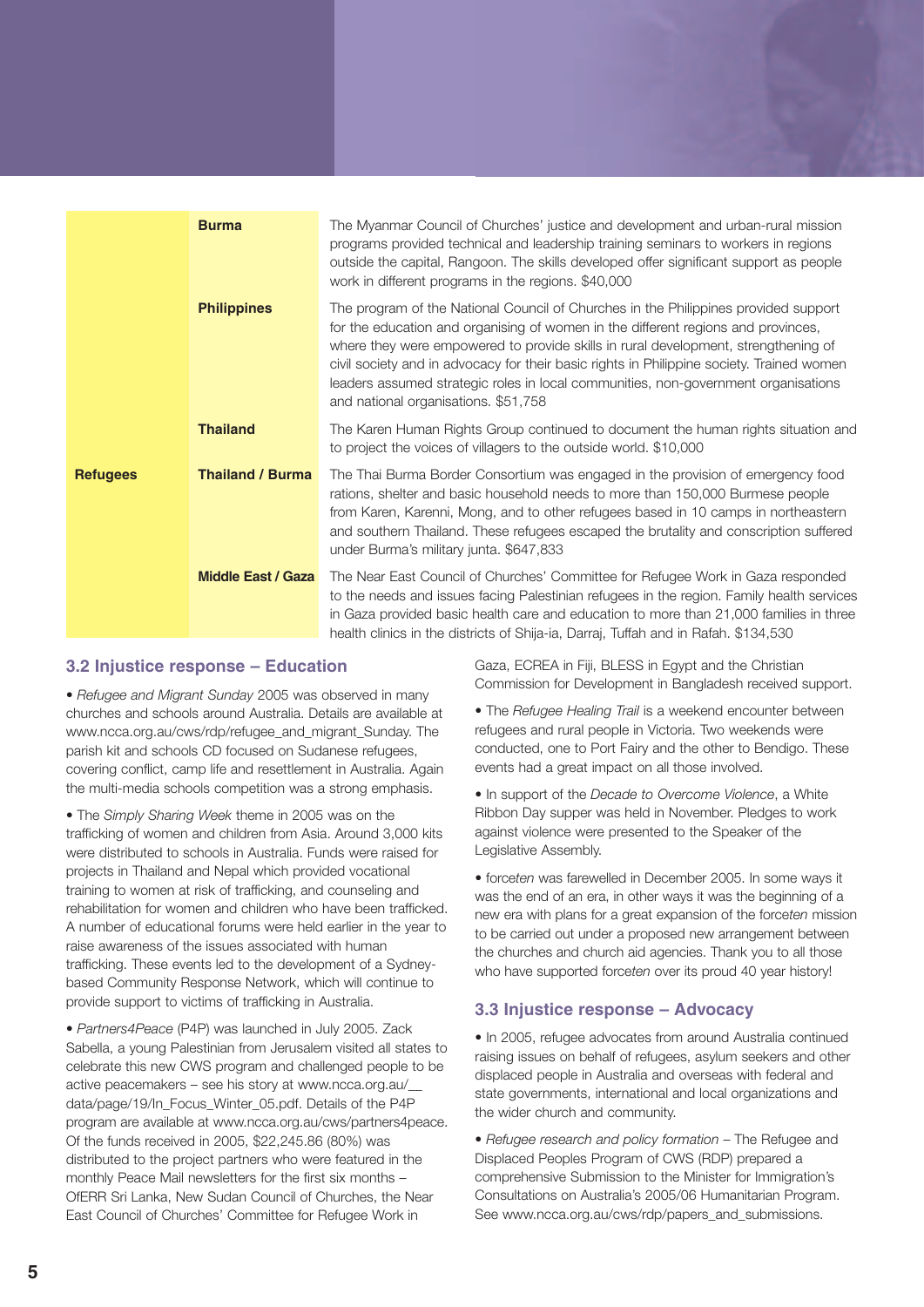• *International refugee advocacy and networking* – John Ball attended the World Council of Churches Global Ecumenical Network (GEN) on Uprooted People meeting. James Thomson attended the Warehousing Conference, the Annual Consultation with NGOs by the United Nations High Commissioner for Refugees (UNHCR) and UNHCR's Executive Committee during which he drafted the NGO Statement, lobbied on behalf of the NCCA, GEN and the Australian Refugee Rights Alliance.

• *Sri Lanka* – John Ball continued to work as part of the Australian Council for International Development (ACFID) Sri Lanka Working Group to advocate against a return to full-scale war in Sri Lanka as violence escalated in late 2005.

• *The Complementary Protection Model (CPM)* – RDP continued to raise awareness and press the Federal Government to implement the CPM, which was jointly drafted with Amnesty and the Refugee Council. In 2005, it was the focus of the NCCA's written submission and oral evidence to the Senate Inquiry into the Administration and Operation of the Migration Act. James Thomson also spoke at the Hopes Fulfilled Dreams Shattered Conference on the CPM at the University of New South Wales, and did several interviews on the CPM. See www.ncca.org.au/cws/rdp.

• *Campaign to end refugee warehousing* – With seven million of the world's refugees warehoused in refugee camps for 10 years or more with no prospect of a durable solution (repatriation home, integration in a host country or resettled in a country like Australia), RDP raised awareness of the need to find solutions for these people. Following the NCCA Statement on Warehousing Refugees, the 2005 Refugee and Migrant Sunday Education resources featured warehoused Sudanese refugees in Sudan. James Thomson also addressed the Anti-Warehousing Conference in Geneva on using United Nations' human rights mechanisms to help protect refugees.

• *Work Rights Campaign* – Asylum seekers forced to live in destitution in the community due to unnecessarily restrictive bridging visas which prevented them from working, accessing Medicare or getting income support continued to be an education and advocacy priority for RDP staff.

• *Immigration Detention Reforms* – RDP staff continued to advocate for the alternative detention model (known as the Better Way) while visiting detention centres, assisting refugees released from detention on Temporary Protection Visas, and advocating against current detention practices and conditions.

• *Safe returns* – 2006 will mark the third year of active cooperation with the Fear of Going Home Project, with La Trobe University. Information provided by CWS helped document and monitor the safety of returnees.

• *The Pacific Solution* – RDP continued to advocate for an end to the Pacific Solution under which asylum seekers are intercepted en route to Australia and forcibly transferred to Manus or Nauru where they are detained while their refugee claims are processed and until a resettlement country is found.

• *Refugee Resettlement* – RDP staff continued to link refugees, particularly Southern Sudanese, to parishes and church groups and advocate change to government to assist with the settlement of refugees and humanitarian entrants.

• CWS and seven other Australian church aid and development agencies wrote to President Mugabe in September 2005 regarding Operation Murambatsvina (also known as Operation Restore Order) and the need for the Zimbabwean Government to work with the UN for urgent humanitarian solutions. See www.ncca.org.au/cws. A copy of the UN Envoy's report dated 18 July 2005 is at www.unhabitat.org/documents/ZimbabweReport.pdf.



*Dalit women in India making bricks.*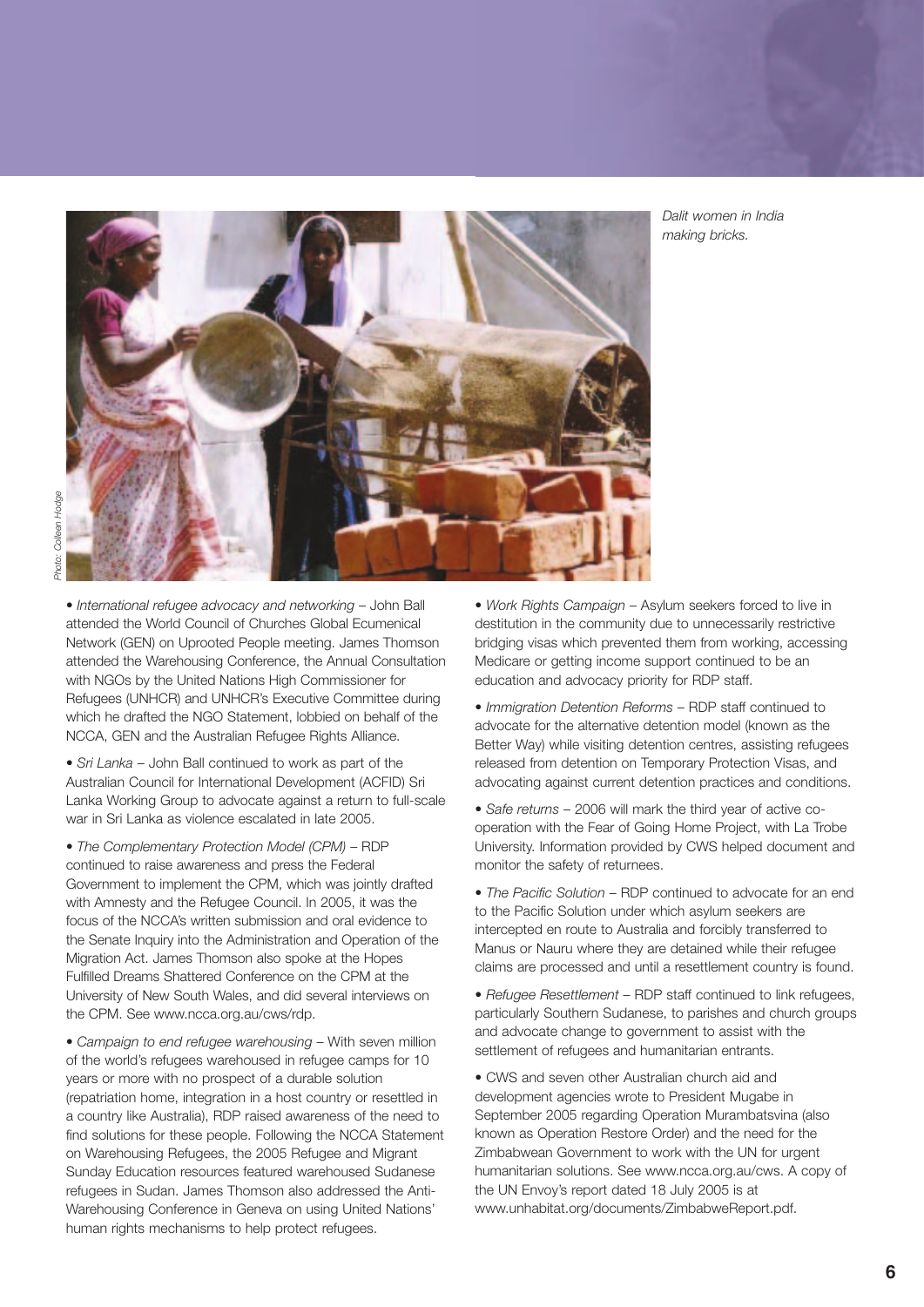# **4.1 Assistance in emergencies**

| <b>Country</b>                                             | <b>Emergency Project</b>                                                                                                                                                                                                                                                                                                                                                                                                                                                                                                                                          |
|------------------------------------------------------------|-------------------------------------------------------------------------------------------------------------------------------------------------------------------------------------------------------------------------------------------------------------------------------------------------------------------------------------------------------------------------------------------------------------------------------------------------------------------------------------------------------------------------------------------------------------------|
| <b>Action by Churches Together</b><br><b>International</b> | ACT responded to emergencies in many parts of the world for the member churches of the<br>World Council of Churches and the Lutheran World Federation by providing coordination,<br>training and monitoring of emergency appeals and observed international standards in<br>emergency operations. The ACT network is made up of local implementing partners in-<br>country and funding agency partners coming mainly from Europe, North America, Asia and<br>Australasia. \$10,000                                                                                |
| Indonesia / Sri Lanka and India                            | The CWS/ACT tsunami appeal included relief and rehabilitation activities in the sectors of<br>shelter, livelihood, education, water and sanitation and disaster preparedness. For an eight<br>page fact-sheet with details about what has been achieved in the first year of the appeal,<br>see www.act-intl.org/tsunami/FactSheet1yr.pdf<br>Note: as at April 2006, 95% of funds received for the tsunami had been remitted<br>(specifically, \$735,000 from a total of \$780,047). \$735,000                                                                    |
| Pakistan / India                                           | The CWS/ACT earthquake appeal aimed to provide medical assistance to 100,000 affected<br>individuals through medical camps, 15,000 family shelter kits, 15,000 x one month food<br>packages, and 15,000 house reconstruction kits. For updates, see www.act-<br>intl.org/news/dt_nr_2006/sitreppakindia0506.html \$100,000                                                                                                                                                                                                                                        |
| <b>Sri Lanka</b>                                           | The relief and development activities of the National Christian Council of Sri Lanka<br>embraced drought relief in the south of the country and flood relief in the east and south.<br>Rehabilitation assistance relating to conflict was offered to war victims in the north. \$20,000                                                                                                                                                                                                                                                                           |
| <b>Sudan</b>                                               | Working with ACT/Caritas more than 72,000 households received plastic sheeting, water cans,<br>cooking utensils, mosquito nets, blankets and sleeping mats, 4,000 shelters were constructed<br>in camps, 94 boreholes were drilled and yielded water, 22 shallow wells were dug and 40<br>rehabilitated, and more than 40,000 malnourished children under five, and pregnant and breast<br>feeding women, received supplementary rations. For updates of the ACT/Caritas relief and<br>rehabilitation appeal see www.act-intl.org/actcaritas/index.html \$150,000 |
| <b>Kenya</b>                                               | Support of Sudanese refugees living in the Kakuma refugee camp included food support,<br>children's supplements and medicines. \$33,731                                                                                                                                                                                                                                                                                                                                                                                                                           |



*A woman steps amongst the ruins left behind by the Boxing Day Tsunami in Sri Lanka.*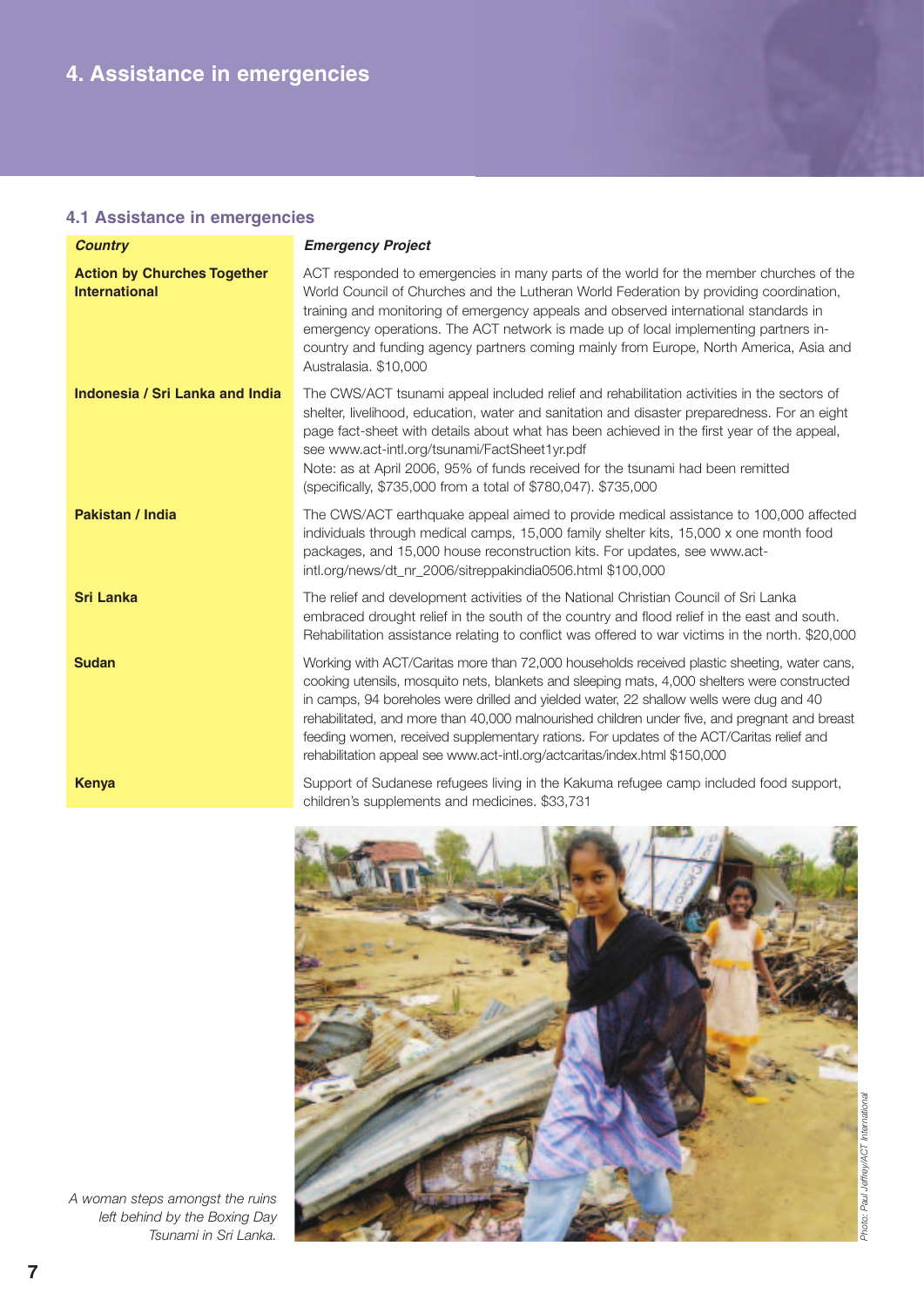#### **Statement of Financial Performance for the financial year ended 31 December 2005**

|                                                  | <b>Notes</b> | 2005\$     | 2004\$    |
|--------------------------------------------------|--------------|------------|-----------|
| <b>Revenue</b>                                   |              |            |           |
| Gifts                                            |              | 3,869,050  | 3,276,978 |
| <b>Grants AusAID</b>                             |              | 1,832,965  | 2,461,908 |
| Investment Income                                |              | 37,432     | 42,430    |
| Other Income                                     | 4            | 497,275    | 289,206   |
| <b>Total Revenue</b>                             | 6            | 6,236,722  | 6,070,522 |
| <b>Disbursements</b>                             |              |            |           |
| Overseas Projects                                |              |            |           |
| Funds to overseas projects 5                     |              | 4,046,505* | 3,992,847 |
| Other project costs                              |              | 198,141    | 206,378   |
|                                                  |              | 4,244,646  | 4,199,225 |
| <b>Fundraising Costs</b>                         |              |            |           |
| Public                                           |              | 451,901    | 641,325   |
| Government and                                   |              | 15,271     | 14,586    |
| Multilaterals                                    |              |            |           |
|                                                  |              | 467,172    | 655,911   |
| Domestic Projects                                |              | 479,226    | 404,474   |
| <b>Community Education</b>                       |              | 224,056    | 216,952   |
| Administration                                   |              | 611,535    | 644,257   |
| <b>Total Disbursements</b>                       | 6            | 6,026,635  | 6,120,819 |
| Surplus / (deficit) for the year                 |              | 210,087    | (50, 297) |
| Funds available for future                       |              | 1,376,801  | 1,427,098 |
| use at 1 January                                 |              |            |           |
| Funds available for future<br>use at 31 December |              | 1,586,888  | 1,376,801 |

*The Statement of Financial Performance should be read in conjunction with the Notes to and Forming part of the Accounts.*

#### **\* CWS funds to overseas projects in the past six years (in AUD,000s):**



### **Statement of Financial Position for the financial year ended 31 December 2005**

|                                  | <b>Notes</b>  | 2005\$    | 2004\$    |
|----------------------------------|---------------|-----------|-----------|
| Assets                           |               |           |           |
| Cash                             |               | 4,409     | 80,978    |
| Investments                      | $\mathcal{P}$ | 2,548,458 | 2,534,953 |
| Property, plant and equipment    |               | 1,620,329 | 1,620,329 |
| Debtors                          |               | 29,614    | 4,933     |
| <b>Total Assets</b>              |               | 4,202,810 | 4,241,193 |
| Liabilities                      |               |           |           |
| Creditors and borrowings         |               | 26        | 15,327    |
| <b>Employee Entitlements</b>     | З             | 118,056   | 80,134    |
| <b>Total Liabilities</b>         |               | 118,082   | 95,461    |
| <b>Net Assets</b>                |               | 4,084,728 | 4,145,732 |
| <b>Equity</b>                    |               |           |           |
| Building Equity 379 Kent St      |               | 935,329   | 935,329   |
| <b>Equipment Reserve</b>         |               |           | 20,052    |
| <b>Melbourne Property</b>        |               | 685,000   | 685,000   |
| <b>CWS RDP Reserves</b>          |               | 877,511   | 1,128,550 |
| Funds available for future use 6 |               | 1,586,888 | 1,376,801 |
| <b>Total Equity</b>              |               | 4,084,728 | 4,145,732 |

*The Statement of Financial Position should be read in conjunction with the Notes to and Forming part of the Accounts.* 

# **NOTES TO AND FORMING PART OF THE ACCOUNTS AS AT 31 DECEMBER 2004**

#### **1. Statement of Accounting Policies**

#### **Financial Reporting Framework**

This financial report is a special purpose financial report which has been prepared for use by the NCCA's Executive and the member churches. The Executive had determined that the NCCA Christian World Service is not a reporting entity and hence this report has been prepared in accordance with the following applicable Accounting Standards and other mandatory professional reporting requirements.

AASB1001: Accounting Policies

AASB1004: Revenue

AASB1025: Application of the Reporting Entity Concept and other Amendments

No other applicable Accounting Standards or other mandatory professional reporting requirements have been applied.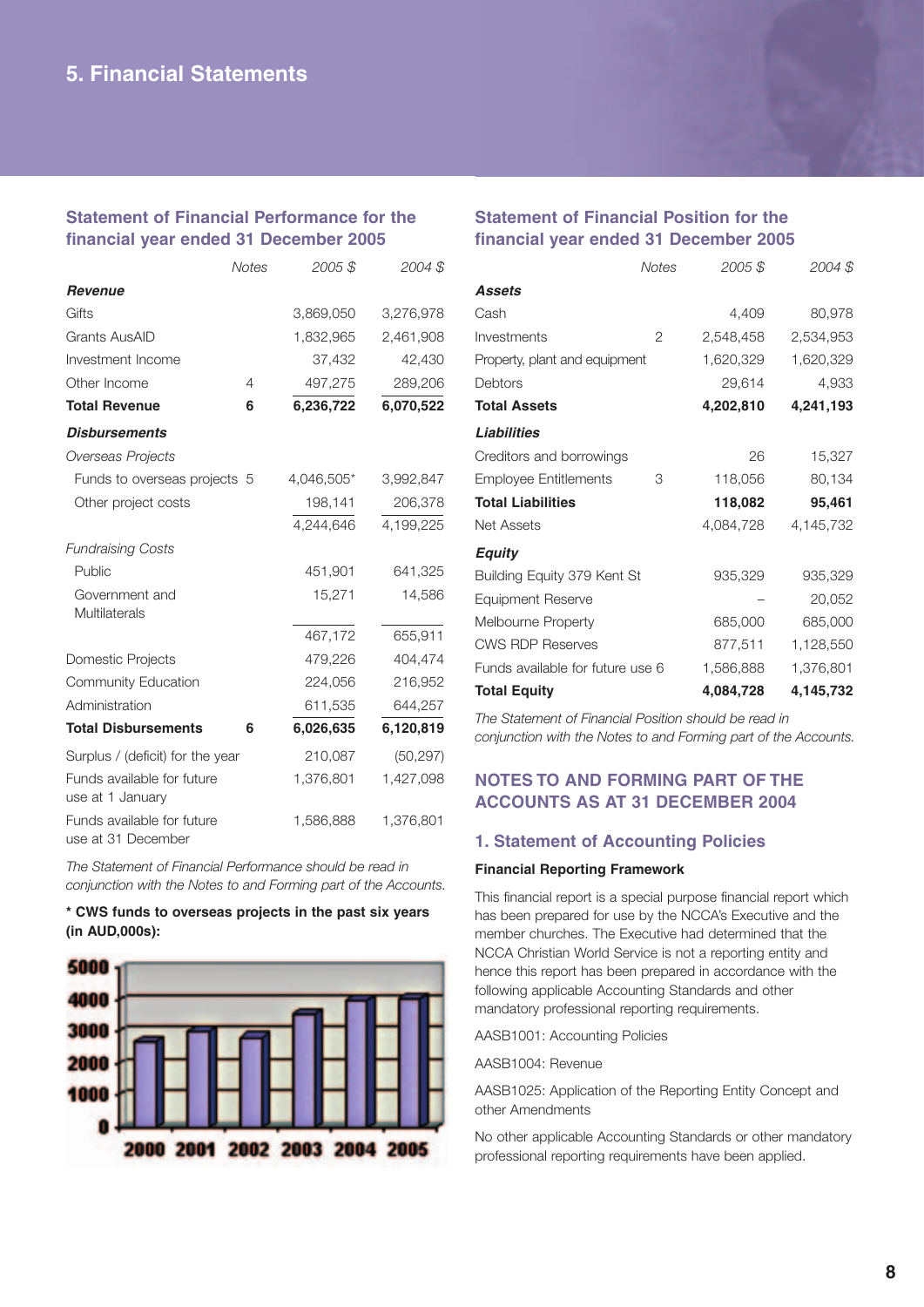The financial report has been prepared on an accrual basis (except as provided for in the statement below on income) in accordance with the historical cost convention. Cost is based on the fair values of the consideration given in exchange for assets.

The financial report is prepared in a format which satisfies the requirements of the NCCA Constitution and the ACFID Code of Conduct.

#### **Significant Accounting Policies**

Accounting policies are selected and applied in a manner which ensures that the resulting financial information satisfies the concepts of relevance and reliability, thereby ensuring that the substance of the underlying transactions or other events is reported.

The following significant accounting policies have been adopted in the preparation and presentation of the financial report:

#### *(a) Recognition of Income*

The timing of the recognition of gifts, grants, fundraising, legacies and bequests depends when control of these monies is obtained, usually receipt of the monies.

#### *(b) Investment Income*

Investment interest is recognised in the statement of financial performance when received.

#### *(c) Gifts and Fundraising*

In common with many charitable organisations, it is not practicable for the NCCA to establish accounting controls over all sources of giving and fundraising income prior to it being recorded in the accounting records.

#### *(d) Value of Volunteers*

The value of services provided by volunteers is not included in revenue or expenses because of the practical difficulties involved. In relation to volunteers used directly for the support of international projects this amounted to \$nil in 2005 (2004:\$nil).

#### *(e) Accounts Payable*

Accruals and other creditors are recognised when the Council becomes obliged to make future payments resulting from the purchase of goods and services.

#### *(f) Acquisition of Assets*

Assets acquired are recorded at the cost of acquisition, being the purchase consideration determined as at the date of acquisition plus costs incidental to the acquisition.



*NCCA Christian World Service is a member of the Australian Council for International Development (ACFID) and is a signatory to the ACFID Code of Conduct. The Code requires members to meet high standards of corporate governance, public accountability and financial management.*

*More information about the ACFID Code of Conduct can be obtained from NCCA Christian World Service and from ACFID at: Website: www.acfid.asn.au • Email: acfid@acfid.asn.au Tel: (02) 6285 1816 • Fax: (02) 6285 1720 ABN 64 493 941 795*

#### *(g) Employee Benefits*

Provision is made for benefits accruing to employees in respect of wages and salaries, annual leave and long service leave when it is probable that settlement will be required and they are capable of being measured reliably.

#### *(h) Goods and Services Tax*

Revenues, expenses and assets are recognised net of the amount of goods and services tax (GST). The net amount of GST recoverable from, or payable to, the taxation authority is included as part of the statement of financial position.

#### *(i) Recoverable amount of non-current assets*

Non-current assets are written down to recoverable amount where the carrying value of any non-current asset exceeds recoverable amount.

#### *(j) Revaluation of non-current assets*

Equity in the Melbourne property is measured on the fair value basis. Fair value is determined on the basis of an independent valuation prepared by external valuation experts based on capitalisation of net income.

#### **2. Investments**

| 2,548,452                                                   | 2,534,953 |
|-------------------------------------------------------------|-----------|
| Investments with NCCA – RDP reserves 837,571                | 1,128,550 |
| legacies and bequests                                       |           |
| Investments with NCCA -<br>39.940                           | 385,800   |
| Investments with NCCA – project funds $1,670,941$ 1,020,603 |           |
| 2005 \$                                                     | 2004 S    |

#### **3. Employee Entitlements**

|                                  | 497,275 | 289,206 |
|----------------------------------|---------|---------|
| Other                            | 10,759  | 19,121  |
| Utilisation of Reserves          | 310,931 |         |
| Managed Funds and Accounts       | 175,585 | 270,085 |
| <b>4. Other Income</b>           |         |         |
|                                  | 118,076 | 80,134  |
| Provision for Long Service Leave | 46,381  | 33,625  |
| Provision for Annual Leave       | 71,695  | 46,509  |

#### **5. Funds to Overseas Projects by Region**

| 4,046,505 | 3,992,847 |
|-----------|-----------|
| 77,000    | 70,000    |
| 52,413    | 63,843    |
| 101,362   | 157,696   |
| 520,130   | 543,841   |
| 1,597     |           |
|           | 520       |
| 2,564,798 | 2,500,802 |
| 729,205   | 656,145   |
|           |           |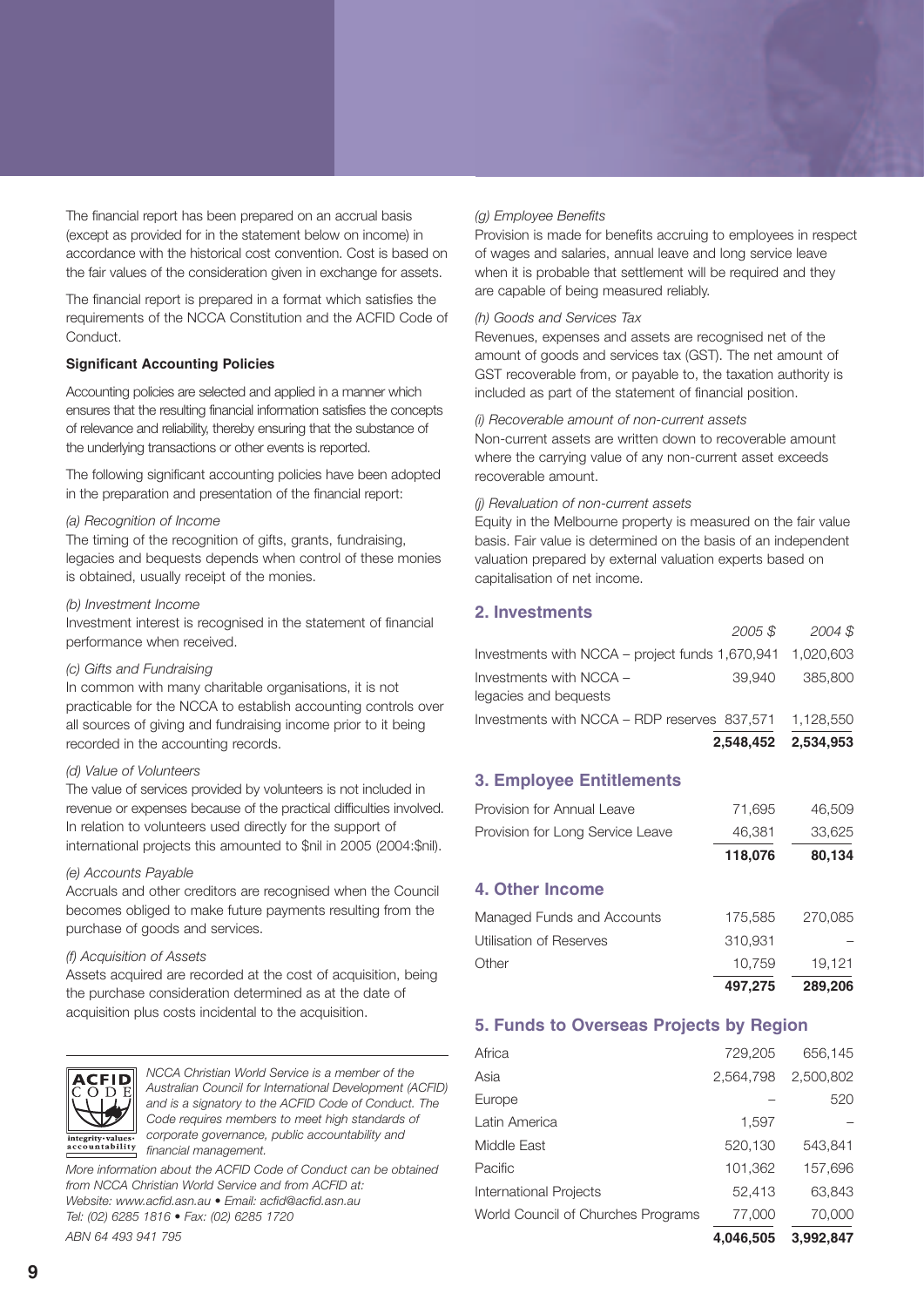#### **6. Table of Cash Movements for Designated Purposes**

|                                         | Cash available | Cash raised     | Cash disbursed  | Cash available |
|-----------------------------------------|----------------|-----------------|-----------------|----------------|
|                                         | 1 January      | during the year | during the year | 31 December    |
| Thailand Burma Border Consortium        | 95,562         | 1,386,604       | 672,252         | 809,914        |
| Zimbabwe – Water Harvest                | 3.136          | 80,000          | 83,136          |                |
| Council of Churches in Zambia           | 28,441         | 137,846         | 100,059         | 66,228         |
| Tsunami                                 |                | 784,938         | 735,000         | 49,938         |
| Middle East Regional Emergency          | 78.363         | 1.687           | 56,000          | 24,050         |
| AusAID ANCP Program                     | 404.575        | 412,480         | 807,850         | 9,205          |
| Managed Funds                           | 177,434        | 178,485         | 145,600         | 210,319        |
| <b>Bequests</b>                         | 285,615        | 3.271           | 288,886         |                |
| Other purposes including Christmas Bowl | 303,675        | 3,251,411       | 3,137,852       | 417,234        |
| <b>Total</b>                            | 1,376,801      | 6,236,722       | 6,026,635       | 1,586,888      |

#### **INDEPENDENT AUDITORS' REPORT**

#### **TO THE MEMBER CHURCHES OF THE NATIONAL COUNCIL OF CHURCHES IN AUSTRALIA**

#### **Scope**

We have audited the attached special purpose financial report of the NCCA Christian World Service for the financial year ended 31 December 2005, comprising the Balance Sheet, Income Statement and notes to and forming part of the Accounts. The Executive of the NCCA CWS is responsible for the financial report and have determined that the accounting policies used, and described in Note 1 to the financial statements which form part of the Financial Report, are consistent with the financial reporting requirements of the NCCA CWS and are appropriate to meet the needs of the member churches. We have conducted an independent audit of the financial report in order to express an opinion on it to the members churches of the NCCA. No opinion is expressed as to whether the accounting policies used, and described in Note 1, are appropriate to the needs of the member churches.

The financial report has been prepared for distribution to member churches for the purpose of fulfilling the Executive's financial reporting requirements. We disclaim any assumption of responsibility for any reliance on this report or on the financial report to which it relates to any person other than the member churches, or for any purpose other than that for which it was prepared.

Our audit has been conducted in accordance with Australian Auditing Standards. Our procedures included examination, on a test basis, of evidence supporting the amounts (including AusAID contract amounts) and other disclosures in the financial report and the evaluation of significant accounting estimates. These procedures have been undertaken to form an opinion whether, in all material respects, the financial report is presented fairly in accordance with the accounting policies described in

Note 1 to the financial statements. These policies do not require the application of all Accounting Standards and other mandatory professional reporting requirements in Australia.

The audit opinion expressed in this report has been formed on the above basis.

#### **Qualification**

As is common for organisations of this type, it is not practicable for the NCCA CWS to maintain an effective system of internal control over gifts, subscriptions and other fundraising activities until their initial entry in the accounting records. Accordingly our audit in relation to fundraising was limited to amounts recorded. In our opionion, monies recorded as receipts from gifts, subscriptions and other fundraising activities have been properly accounted for by the NCCA CWS.

#### **Qualified Audit Opinon**

In our opinion, except for the effects on the financial report of such adjustments, if any, as might have been required had the limitation on our audit procedures referred to in the qualification paragraph not existed, the Financial Report presents fairly in accordance with the accounting policies described in Note 1 to the Financial Statements the financial position of the NCCA CWS as at 31 December 2005 and the results of its operations for the year then ended.

Thomas Davis & Co

*Thomas Davis & Co* 

طاري طاقة

*R C Geeves Partner* 

*Chartered Accountants , Sydney, 2 May 2006* 

"Liability limited by the Accountant's Scheme approved under the Professional Standards Act 1994 (NSW)"